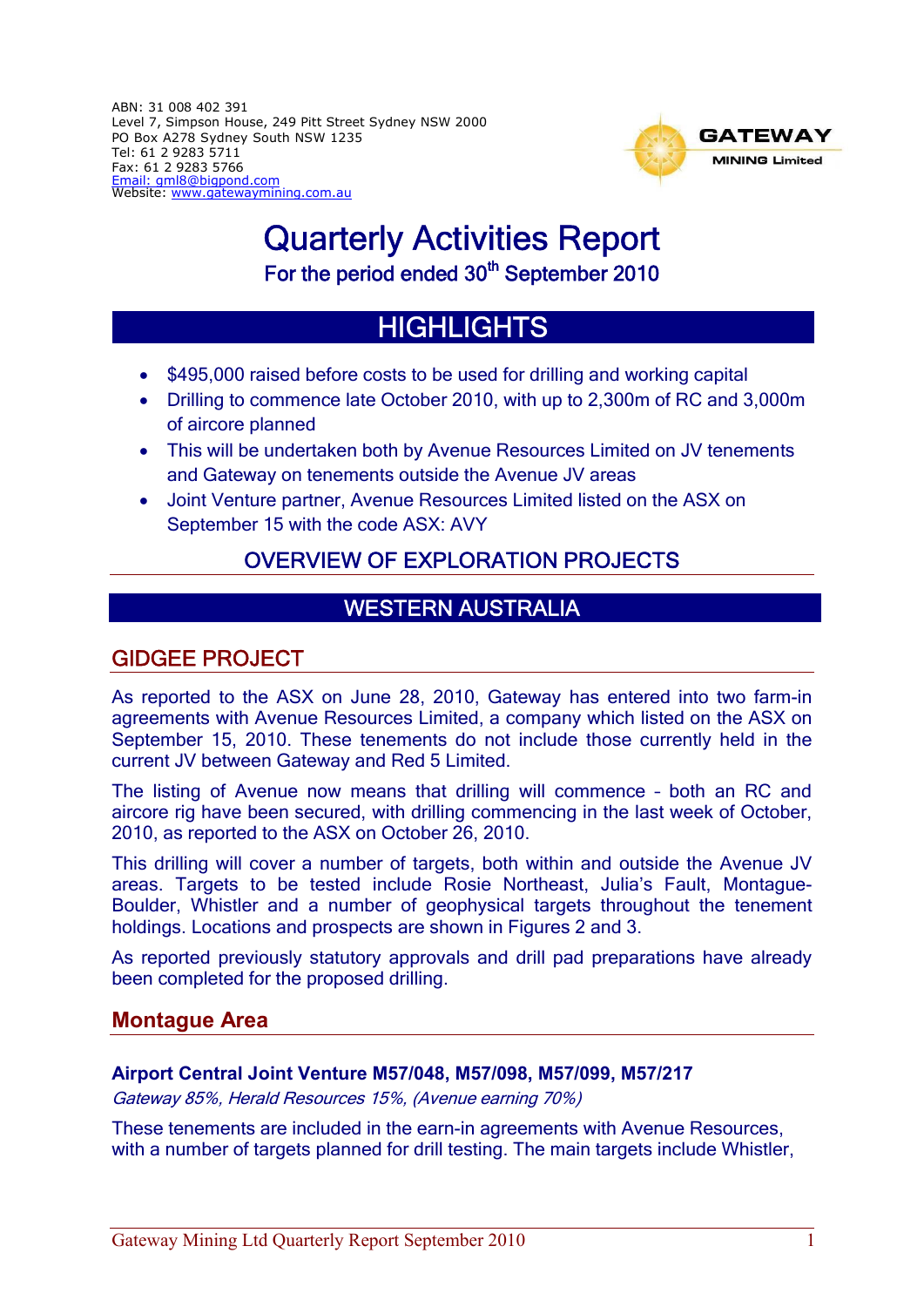Rosie Northeast and Montague Boulder. RC Seven drillholes for 1400m have been planned for these prospects.

#### **The Cup E57/417**

Gateway 100%, (Avenue earning 80%)

The JV is currently considering options for progressing "The Cup" copper prospect.

#### **Julia's Fault M57/429 and Victory Creek M57/485 tenements**

Gateway 75%/Red 5 25*%*

Up to 500m in four drillholes are planned to further delineate the gold mineralisation at the Julia's Fault prospect, which is not included in the Avenue agreements. In addition up to 1,700m of aircore drilling is planned to test a number of EM targets located within the two tenements.

A data review is continuing on the Victory Creek prospect, with this to be used to plan further field activities.

#### **Victory Well area P57/1179, P57/1181**

Gateway 100%, (Avenue earning 80%)

As reported last quarter one drillhole, GRC205, was drilled to test an EM anomaly and intersected 14m of semi-massive to massive sulphides, although no anomalous geochemistry was associated with this interval.

Despite the low assay results from hole GRC206, a further 100 to 200m of drilling is planned given the extent of the EM anomalies and presence of a number of gossanous outcrops.

#### **Bungarra West Joint Venture E57/709**

Gateway 30%, Legend Mining 70%

Following the results of the RC drilling as reported last quarter, Legend has elected to withdraw from the Bungarra West Joint Venture, with E57/709 to revert 100% to Gateway. Gateway will also purchase the adjoining 100% Legend held tenement E57/706, with settlement during the December quarter.

The Company will conduct a review of all exploration data to date on these tenements prior to planning future field activities.

# NEW SOUTH WALES

### COWRA PROJECT :EL 5514 & 6102

Gateway Mining 49%; Minotaur 51%, Mitsubishi Corporation - Mitsubishi Materials Corporation earning 24%.

In the course of the quarter a detailed study was made of geophysical responses in the tenement areas. The result of this work which was guided by recent work by a number of authors and based on models of porphyritic sub intrusions around large granite batholiths was positive and nine targets were identified. These will be followed up in the next quarter. Planned field activities including field mapping, geochemical surveys employing NITON technology and a ground geophysics will be completed in the coming Quarter.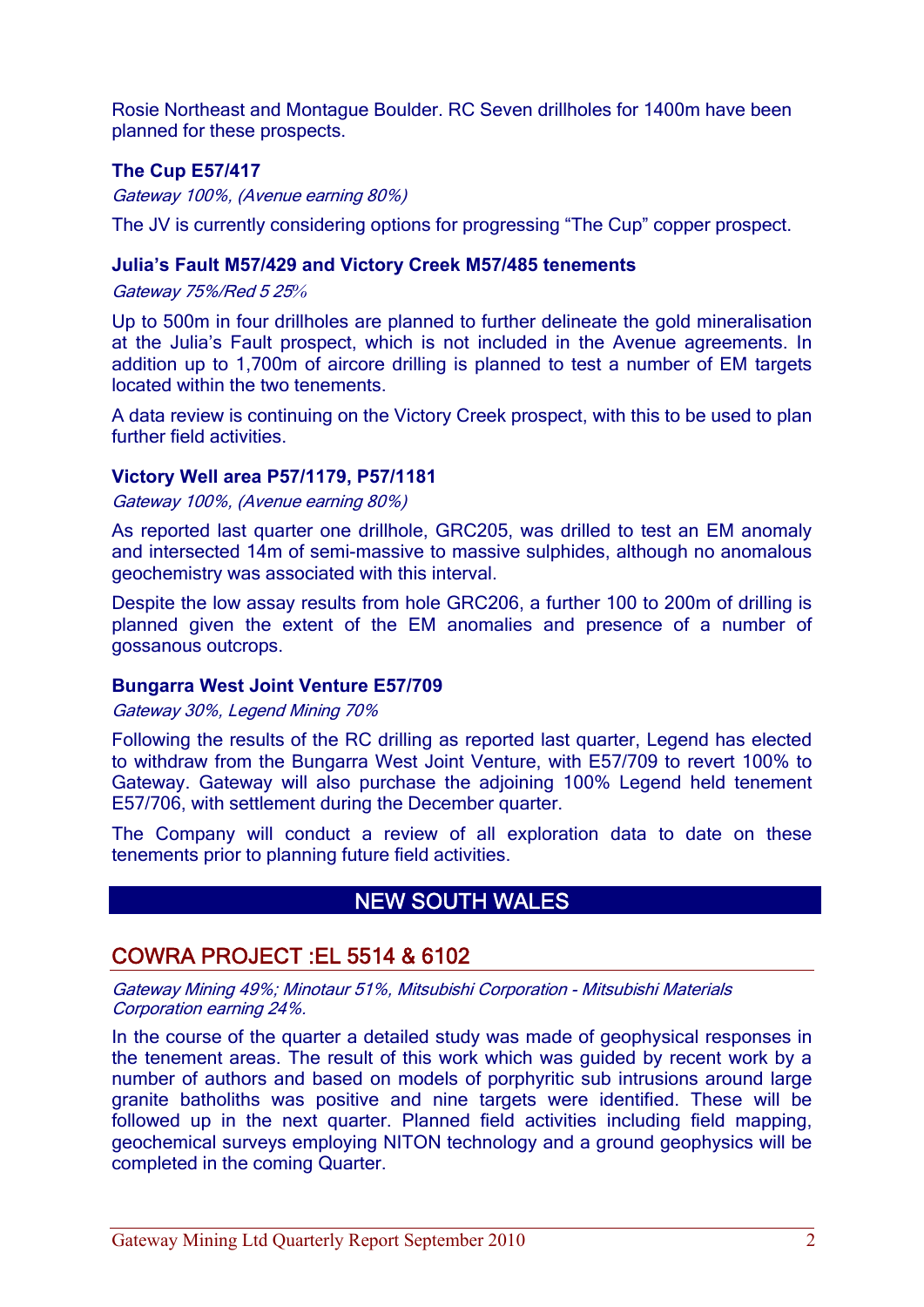# **QUEENSLAND**

## SURPRISE PROJECT :EPM 9053, 13677 & 17870, ML 2483, 2509, 2868 & 90102

#### Gateway 100%

The Company has continued to review historic exploration data. A number of the tenements are currently in the renewal process. Native Title access negotiations are currently under way for EPM 17870.

#### HODGKINSON BASIN

Republic Gold, Gateway 6% free carried

Republic Gold is continuing on work to advance its Far North Queensland gold and tungsten projects.

### **CORPORATE**

Gateway issued 15 million shares at 3.3c to raise \$495,000 (before costs) during the quarter.

Avenue Resources Limited listed on the ASX on September 15, 2010. Avenue has entered into two earn-in agreements with Gateway over a number of Gidgee tenements.

### CHANGES IN TENEMENT HOLDINGS

There were no changes in tenement holdings during the quarter.

#### For further information visit our website at www.gatewaymining.com.au or contact: Bob Creelman, Director, or Mark Gordon on Tel: 02 9283 5711

The information in this report that relates to Exploration Results, Mineral Resources or Ore Reserves is based on information compiled by Mr. M.J.Gordon, a consultant to Gateway Mining, a Member of the Australasian Institute of Mining and Metallurgy (CP) and Australian Institute of Geoscientists. Mr.M.J.Gordon has a minimum of 5 years experience which is relevant to the style of mineralization and type of deposit under consideration and to the activity which he is undertaking to qualify as a Competent Person as defined in the 2004 Edition of the "Australian Code for Reporting of Exploration Results, Mineral Resources and Ore Reserves". Mr. M.J.Gordon consents to the inclusion in the report of the matters based on his information in the form and context in which it appears.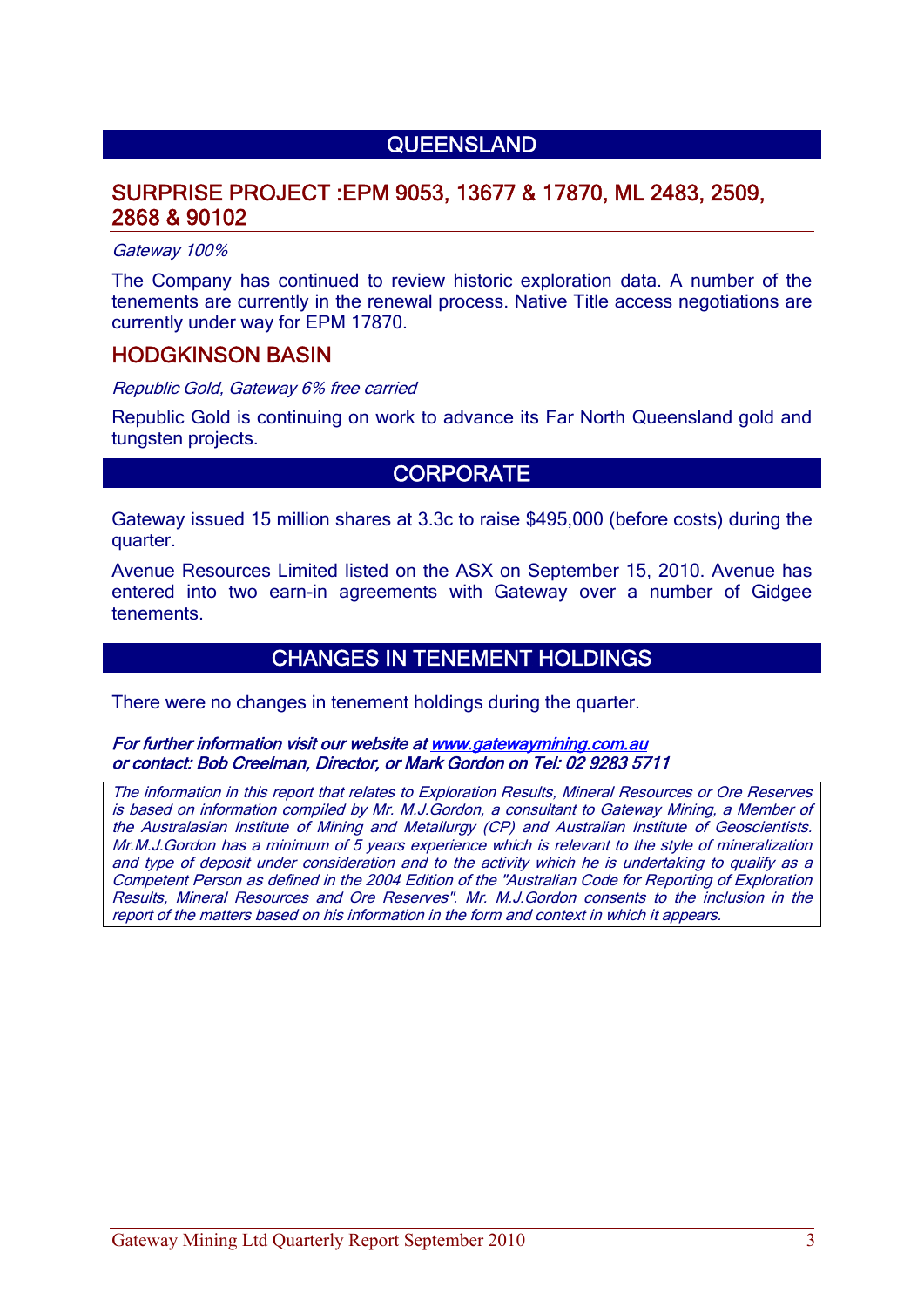

Figure 1. Gateway Mining Limited Project Locations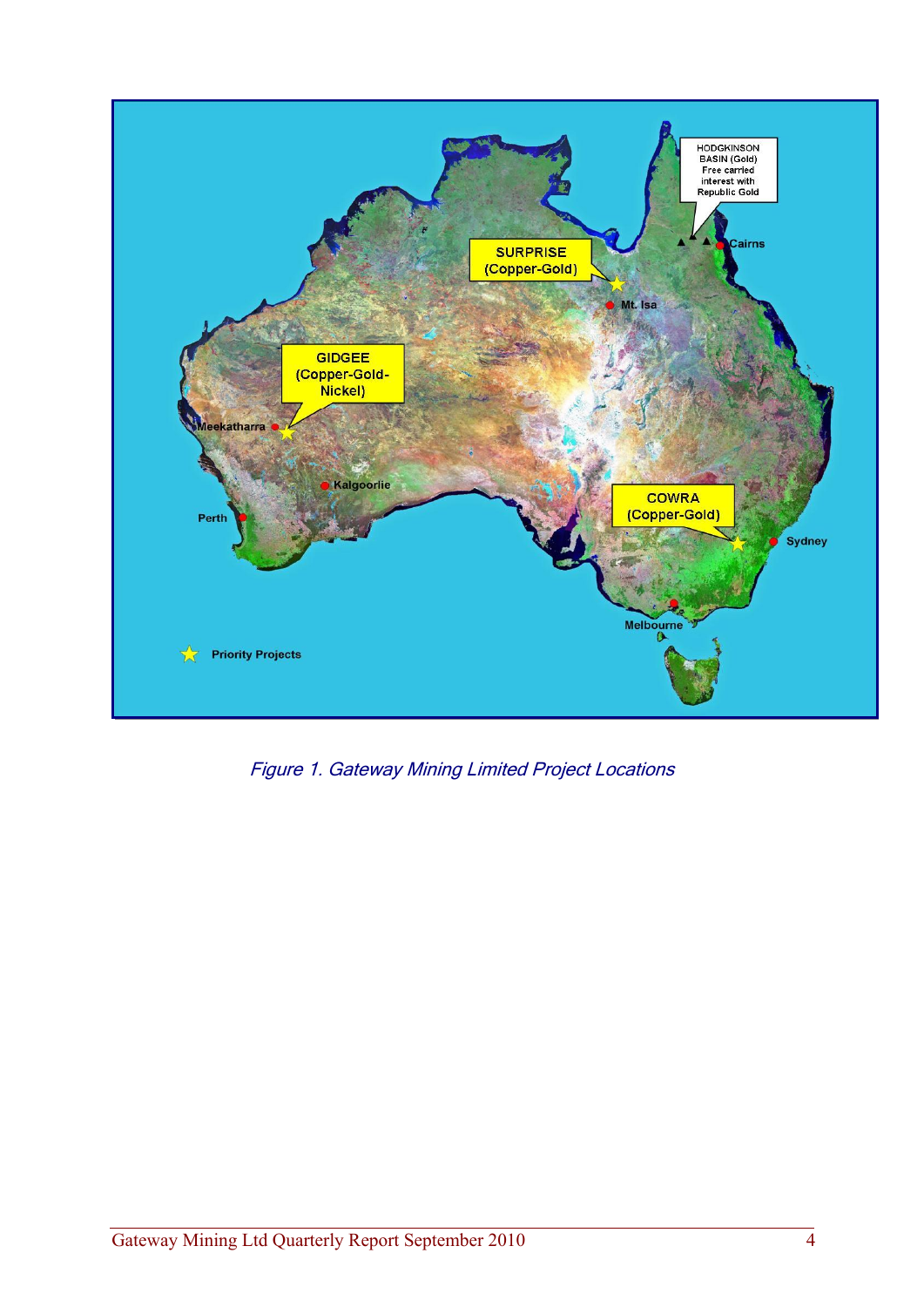

Figure 2. Gidgee Project, showing tenement status and major prospects